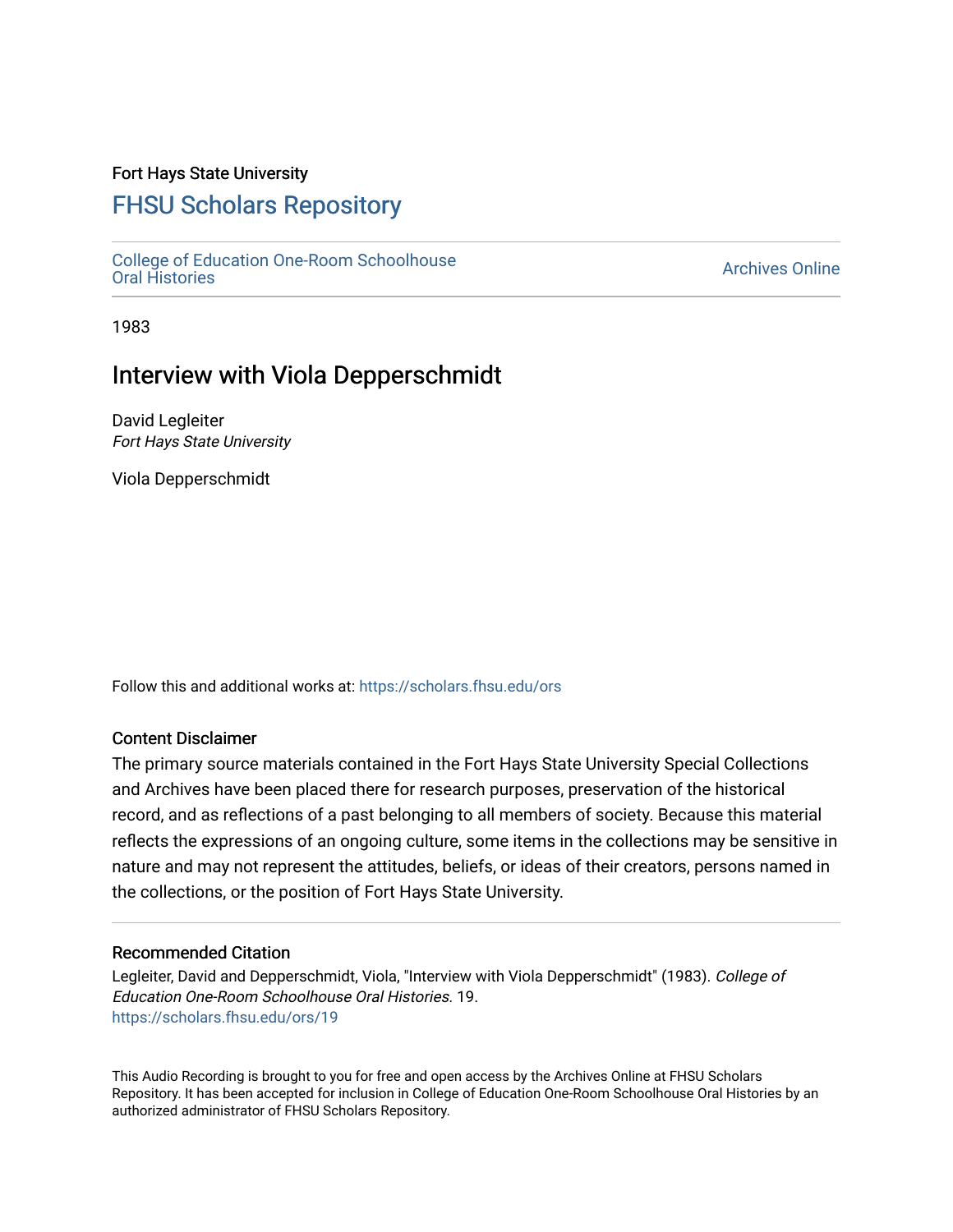$O:1$ 

### VIOLA DEPPERSCHMIDT INTERVIEW

 $\mathcal{A}_\mathbf{r}$ 

 $\bar{\mathcal{A}}$ 

 $\frac{1}{2}$ 

Stone Sohoolhouse Project

Prepared for

DR. ALLEN MILLER

by

David Legleiter

FORT HAYS STATE UNIVERSITY 600 Park **Street**  Hays, Kansas 67601

Fall **semester** 1983

 $\epsilon$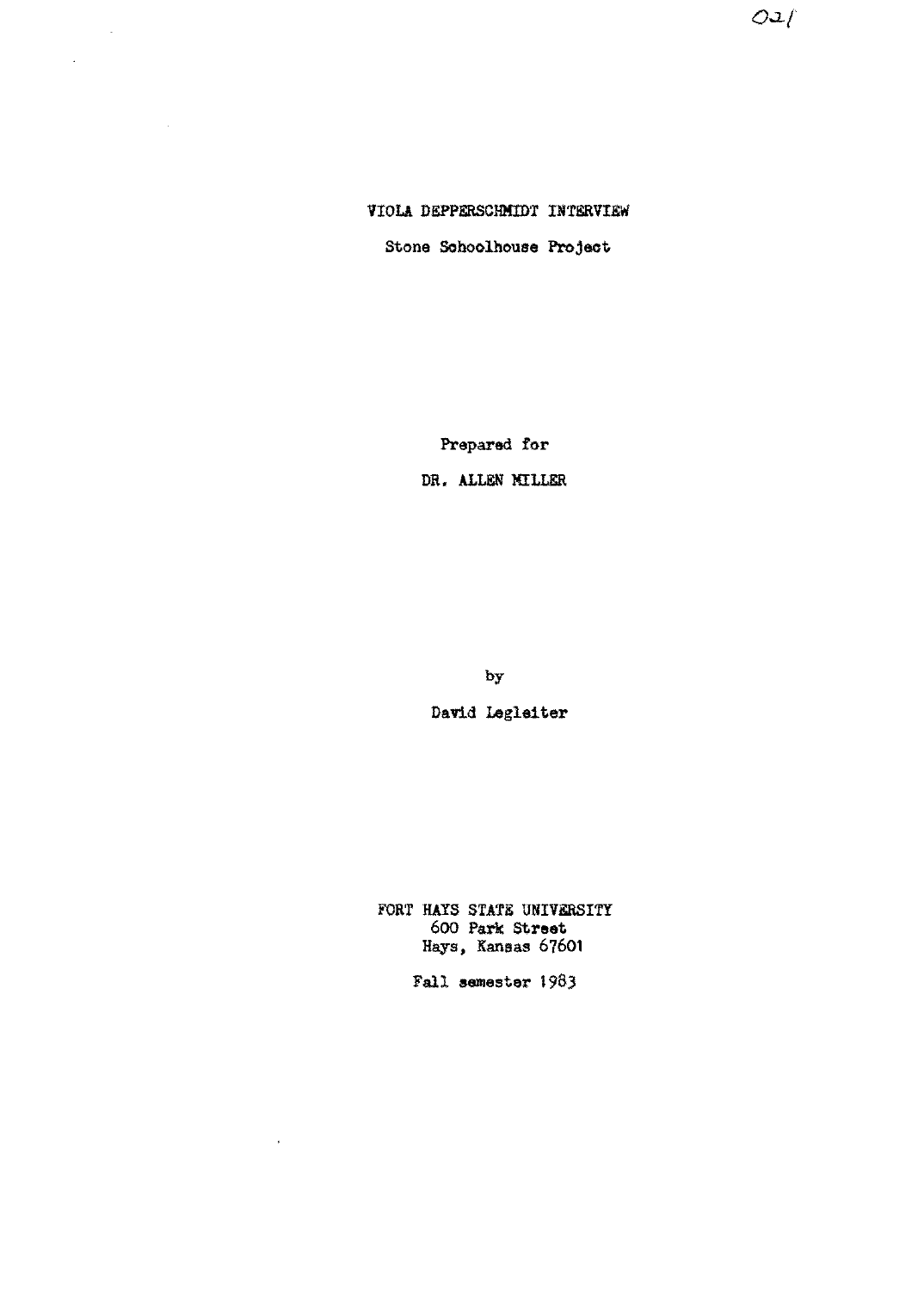The following interview was conducted with Viola Depperschmidt. Mrs. Depperschmidt was raised in Liebenthal and has lived in the area her entire life, She is in her mid fifties and **is** a **very** caring and concerned person, This fonner one room school house teacher was somewhat tense and reserved when the recorder was on but did have several interesting points, her closing comment being an example. Viola opened up more after the recorder was off and we talked for several hours, That is when I really began to get a feel of what her teaching days were like. I really enjoyed this assignment and plan to visit with her again,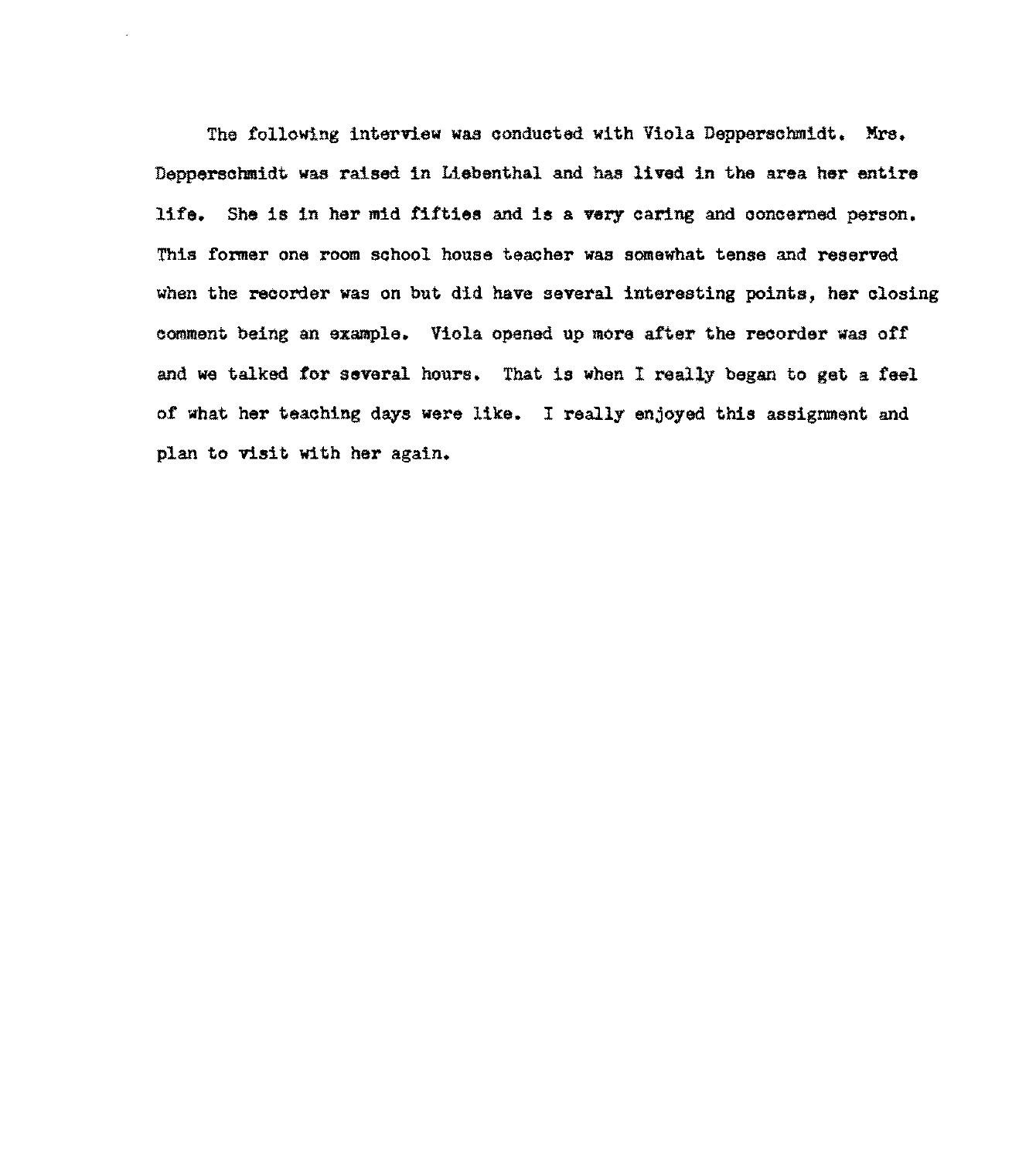- DAVID: Viola, where did you teach and what years did you teach?
- VIOLA: It was a school six miles north of Otis Kansas. I taught there just one year, the  $19\mu\beta$  and  $\mu$ 9 school year.
- DAVID: It was a one room school house then?
- VIOLA: Yes.
- DAVID: How many grades?
- VIOLA: It was all eight but I only had students in five.
- DAVID: So it was first through eigth grade?
- VIOLA: Uhuh,
- DAVID: Who did the hiring of the teachers, who hired you?
- VIOLA: The school board.
- DAVID: How did you get your pay checks and how much were you paid back in 1948?
- VIOLA: I was boarding with one of the members of the school board and every month he gave me the oheok,
- DAVID: I see, so you lived with him.
- VIOLA: Uhuh, with the family of one of the members of the school board, and I was paid \$190 a month.
- DAVID: How much schooling did you have to have before you were able to teach?
- VIOLA: Twelve hours of college,
- DAVID: Twelve hours of college and they let you teach.
- VIOLA: Uhuh
- DAVID: I'll be darn. What type of classes did you take in college?
- VIOLA: Elementary Literature, and I got my credit for taking english.without taking it, We took a test and I got that without taking it,
- DAVID: Oh, you quizzed out?
- VIOLA: Uhuh, Can you imagine that, after growing up here and not knowing a word of English when I started school.
- DAVID: Oh, you couldn't speak english when you first started? You just knew **/ierman** huh?
- VIOLA: That's all I knew and I went to high school in Schoenshen and that was considered a poor school but I quizzed out of english.
- DAVID: Where did you go to college at?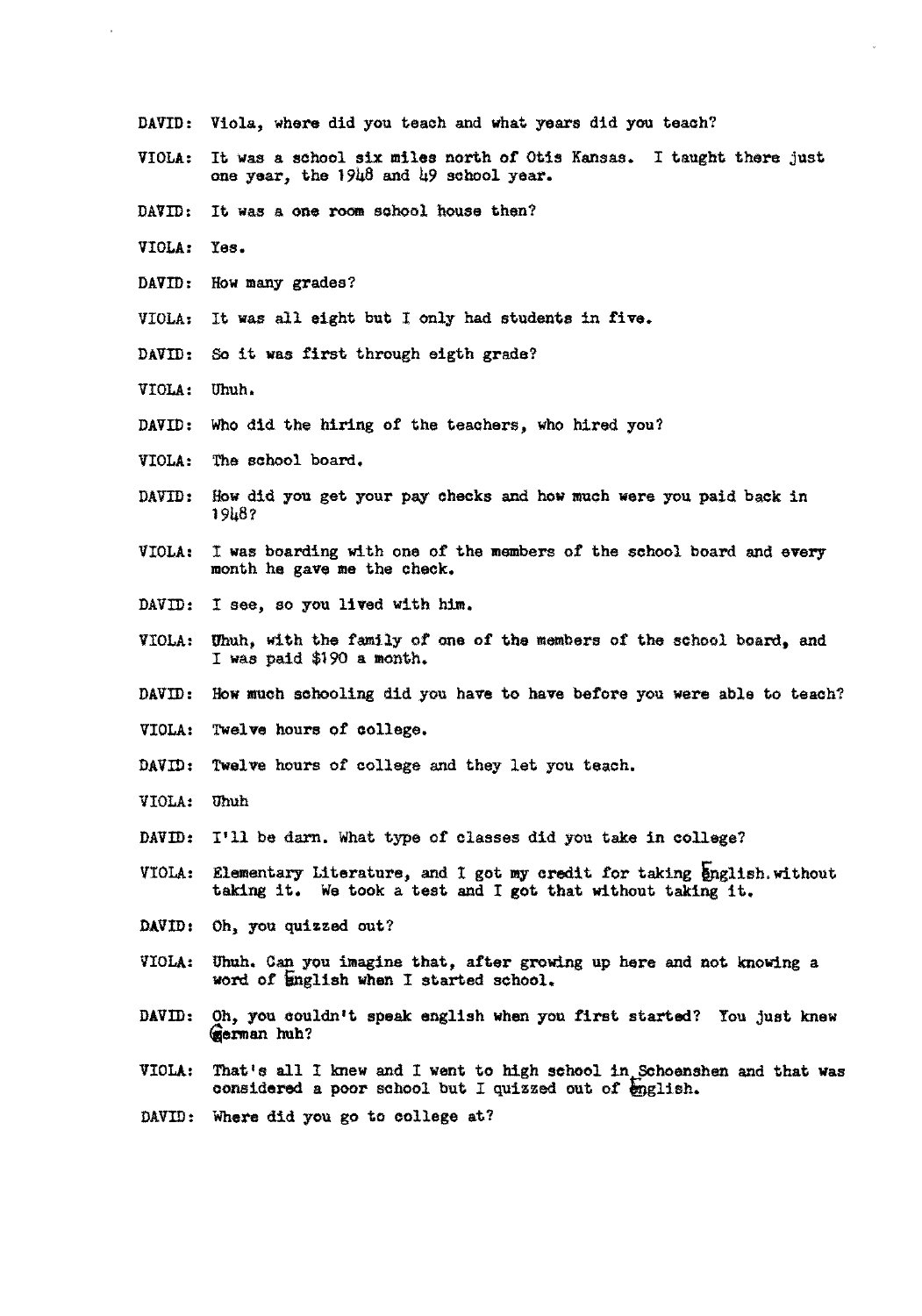- VIOLA: Fort Hays. And elementary Literature, I can't remember what the other thing **was.**  Oh, it was something With education, we had six hours of that.
- DAVID: O,K, Probably an orientation to education, probably something like that?
- VIOLA: I could probably remember it I thought on it all day but right now I can•t. To teach the next year I would have had to have another twelve hours and so on until I had my tour years. But that is when they had the turnover. A year or two before then you could teach I think with just high school, It was just in the transition period.
- $DAVID:$  Describe the types of teachers, and what were their teaching ways and habits or describe the type of teacher that you were? You taught all subjects obViously.
- VIOLA: I would say that teachers were very dedicated.
- DAVID: They were dedicated?
- VIOLA: Yes. They were there to teach and you learned or else.
- DAVID: Who would be applying pressure if you,I mean if you weren't a good teacher? The school board would come and monitor you?
- VIOLA: No, I don't think so. I think anybody that went into teaching, they just went.
- DAVID: They just backed in, they just really cared about what they were doing?
- VIOLA: Yes, yes they cared.
- DAVID: And they gave it their best effort?
- VIOLA: Uhuh.
- DAVID: What types of books did you use when you were teaching?
- VIOLA: Well, everything that was standard at the time. The state had a certain set of guidelines and **we** had the books that were expected to be taught and that is what we used.
- DAVID: O.K. so every school used about the same books and it was state standardized.
- VIOLA: Uhub
- DAVID: How did you get your sohool supplies, did the board furnish you any money to.... or did you have to buy your own supplies?
- VIOLA: No. Well, some I did but most of the stuff was there, I don't know how it got there but it was there in the sobool building. And before school started I had to go to the county superintendent's and he had a box of stuff like grade books and the stuff that you would **need.**  And some of it was there from the year before. We had county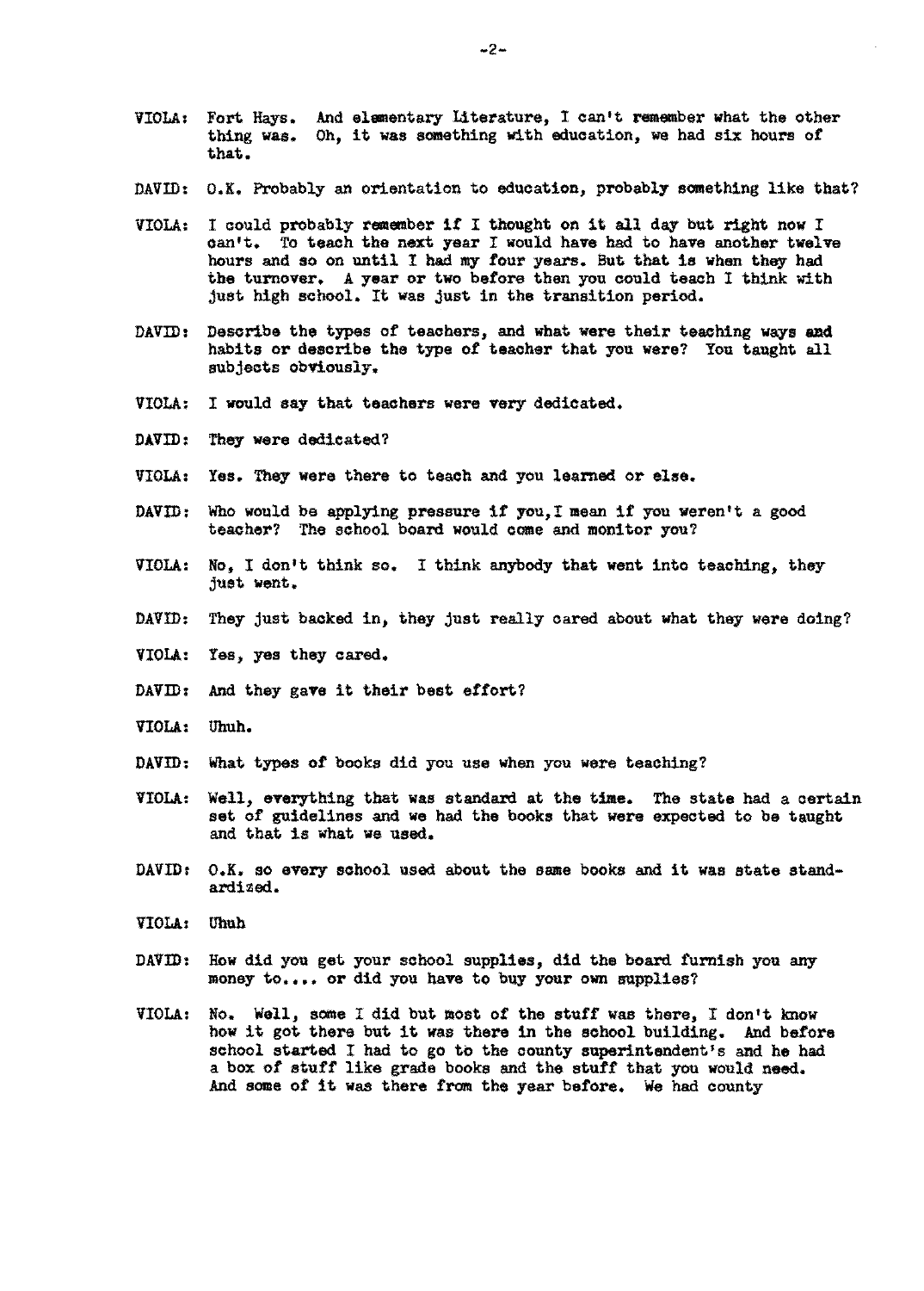superintendents way back then.

- DAVID: How were teachers expected to conduct themselves in the community, was there a difference for men or women? Like you had to stay with a school board member, did they allow you to go out in the evenings or was that unacceptable activity for **a** teacher?
- VIOLA: Well they did, I don't know if all of them did but I got to go out in the evenings.
- DAVID: You got to go out in the evenings and so  $uh...$
- VIOLA1 We didn't do a whole lot of it, just when there was something special going on, it was more weekend stuff. We got married in May that same year. One thing though, if a teacher was pregnant she did not teach. When a teacher got to where anyone could tell she was pregnant, you got out of that school.room. Nowadays they don•t do that.
- DAVID: Yea, they just take a couple of weeks off a lot of times just long enough to have their baby, uhuh. Was there a problem with teacher turnover? What were the causes of it? Why did the teacher leave when you took the job? Did she uh....
- VIOLA: She went to a different school, closer to home. When one became available closer to home she went to it.
- DAVID: Was there a discipline problem in your school and how did you handle the discipline?
- VIOLA: Well I don1t think we had a problem because way back then the teacher was boss.
- DAVID: And the students respected the teacher?
- VIOLA: Yes.
- DAVID: And I suppose in a rural community like north of Otis there....
- VIOLA: It might have been even more so....
- DAVID: ....then if you were in a city school somewhere. So you really didn't have any discipline problems.
- VIOLA: No,
- DAVID: O.K. they respected you and listened to what you said. Good. Who **was**  in charge forthe upkeep of the building, was that your job to make sure that the building was clean?
- VIOLA: Yes, I swept evenings after school. And other than that the building was in good shape. And I had to fill the kerosene.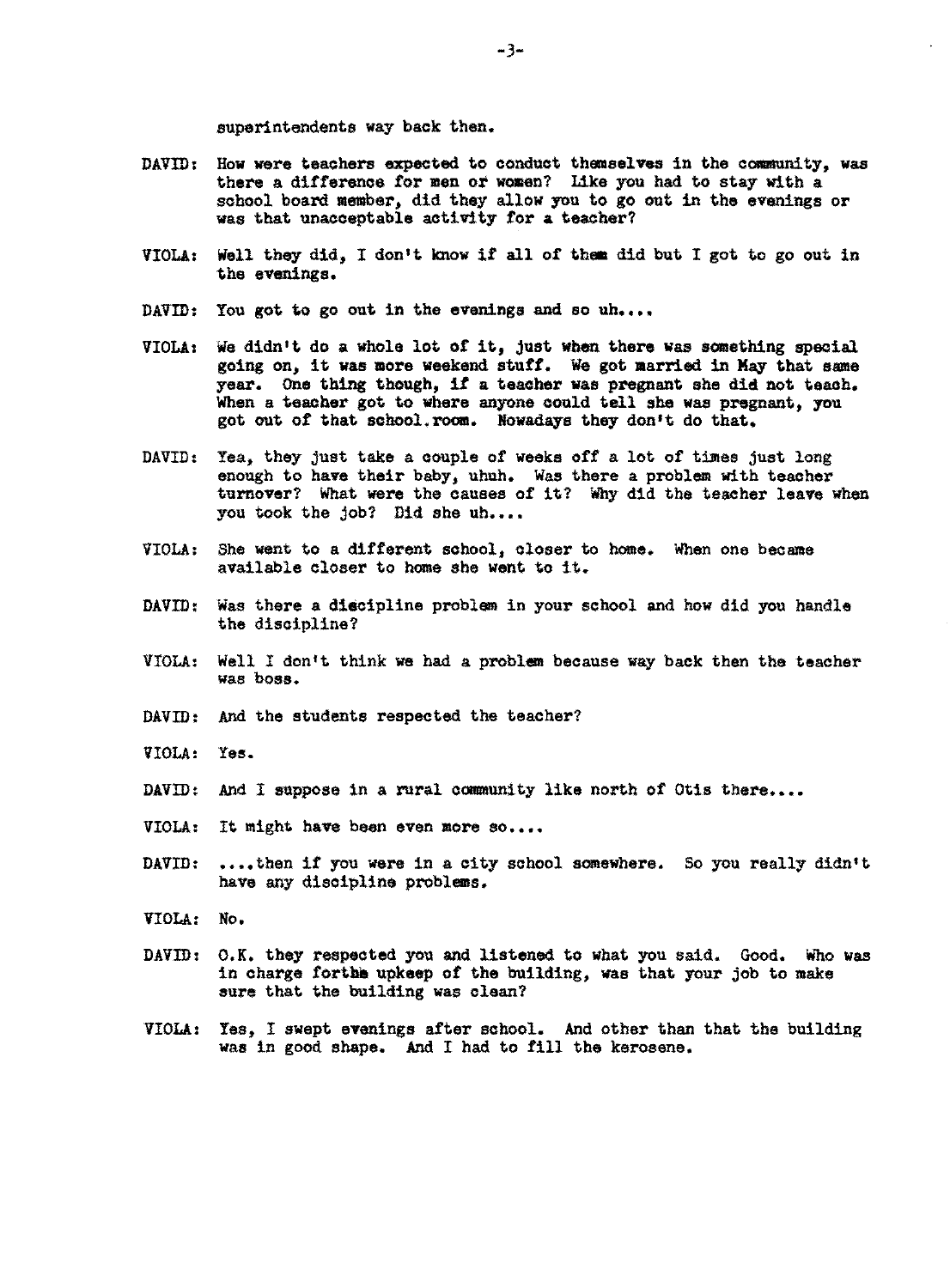DAVID: You had kerosene lamps?

- VIOLA: No, kerosene heater,
- DAVID: Oh, I see.
- VIOLA: I don't know what kind *at* lights there were. Whether we ever needed lighting. Yea, we had lights because **we** had a school program. We must have had kerosene lamps, I don•t remember. Because it was way out in the country where there was no electricity. It had to be kerosene lamps. But we had a kerosene heater. And I'd have to bring my five or ten gallons in every night and fill that thing and turn it way down, you know, you had to **keep** a little bit of fire there at night.
- DAVID: O.K. Viola, could you describe a typical day in your one room school house. How would you start out your day?
- VIOLA: Well I would get up to the school early and turn up the fire. And then when it was time for school to start, and I don't remember for sure what time it **was,** I think it was nine o'clock, I think we went from nine to four, We'd start by having the lord's prayer, and the pledge to the flag. And we'd end the day with a prayer.
- DAVID: Oh yea, **were** most *ot* the students over there Catholic?
- VIOLA: No, They were all Lutheran,
- DAVID: Oh Lutheran, Lutheran in that area,
- VIOLA: I was Catholic but they were all Intheran.
- DAVID: O,K. And you would have,,,.the kids would bring their lunch to school?
- VIOLA: Yes, everybody brought, I brought my lunch to school, all the kids brought their lunch. Now one family that lived only about a half mile away, their mother would sometimes bring her kids hot soup or something. like that,
- DAVID: I see,
- VIOLA: She even sometimes brought stutt that she told me to set on the top *ot*  that stove to heat up tor lunch time. Whatever it was, **when** it gets such and such a time, set it up there so it gets hot.
- DAVID: Did the kids all walk to school then, and did you walk to school?
- VIOLA: No, mostly they **were** driven. Now, the one family, they came on bicycles. They had a long ways to go, but they were from a broken home, but they came on bicycles, alot of the time,
- DAVID: They rode their bicycles clear to school?